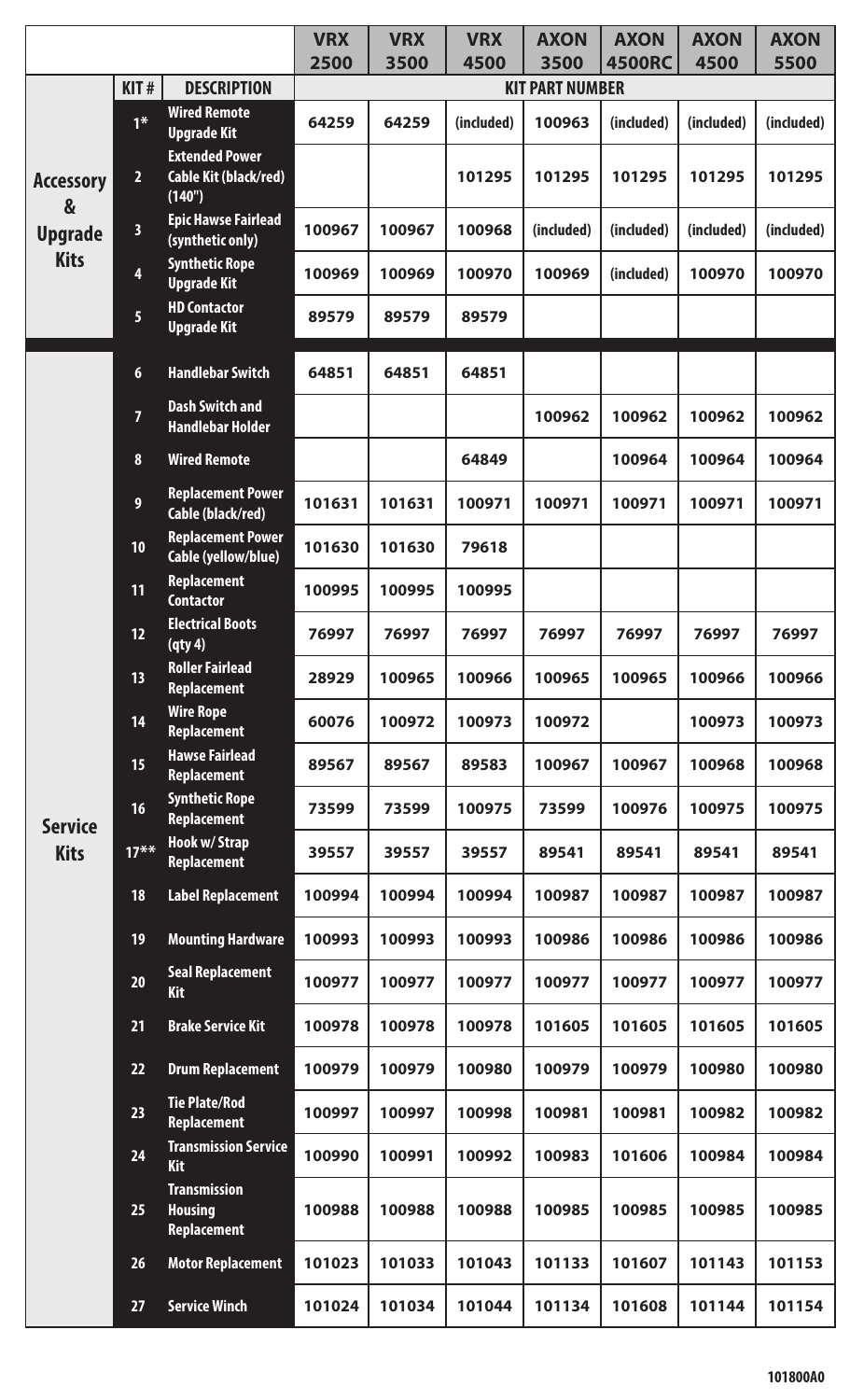## **VRX**



M

| S                        | <b>ACCESSORY</b><br><b>KIT</b> | <b>DESCRIPTION</b>                          | <b>MAJOR</b><br><b>PARTS</b> |
|--------------------------|--------------------------------|---------------------------------------------|------------------------------|
|                          | $1*$                           | WIRED REMOTE UPGRADE KIT                    | Q                            |
|                          | $\overline{2}$                 | EXTENDED POWER CABLE KIT (Black & Red 140") | <b>NOT SHOWN</b>             |
|                          | 3                              | EPIC HAWSE FAIRLEAD (SYNTHETIC ONLY)        | P                            |
|                          | 4                              | SYNTHETIC ROPE UPGRADE KIT                  | P, T                         |
|                          | 5                              | HD CONTACTOR UPGRADE KIT                    | $\vee$                       |
|                          | <b>SERVICE KIT</b>             | <b>DESCRIPTION</b>                          | <b>MAJOR</b><br><b>PARTS</b> |
| U                        | 6                              | <b>HANDLEBAR SWITCH</b>                     | U                            |
|                          | 8                              | <b>WIRED REMOTE</b>                         | Q                            |
|                          | 9                              | REPLACEMENT POWER CABLE (Black & Red)       | <b>NOT SHOWN</b>             |
|                          | 10                             | REPLACEMENT POWER CABLE (Blue & Yellow)     | <b>NOT SHOWN</b>             |
|                          | 11                             | REPLACEMENT CONTACTOR                       | W                            |
| V                        | 12                             | ELECTRICAL BOOTS (QTY 4)                    | <b>NOT SHOWN</b>             |
|                          | 13                             | ROLLER FAIRLEAD REPLACEMENT                 | $\mathsf{R}$                 |
|                          | 14                             | WIRE ROPE REPLACEMENT                       | $\Omega$                     |
|                          | 15                             | HAWSE FAIRLEAD REPLACEMENT                  | X                            |
| W                        | 16                             | SYNTHETIC ROPE REPLACEMENT                  | $\top$                       |
|                          | $17***$                        | HOOK W/ STRAP REPLACEMENT                   | S                            |
|                          | 18                             | <b>LABEL REPLACEMENT</b>                    | <b>NOT SHOWN</b>             |
|                          | 19                             | <b>MOUNTING HARDWARE</b>                    | <b>NOT SHOWN</b>             |
| X                        | 20                             | SEAL REPLACEMENT KIT                        | F, H, L                      |
|                          | 21                             | <b>BRAKE SERVICE KIT</b>                    | $\mathsf C$                  |
|                          | 22                             | <b>DRUM REPLACEMENT</b>                     | E                            |
|                          | 23                             | TIE ROD REPLACEMENT                         | B, D, K, G                   |
|                          | 24                             | <b>TRANSMISSION SERVICE KIT</b>             | $\mathbf{I}$                 |
|                          | 25                             | TRANSMISSION HOUSING REPLACEMENT            | J, G                         |
|                          | 26                             | <b>MOTOR REPLACEMENT</b>                    | A, F                         |
| <b>Harness not shown</b> | 27                             | <b>SERVICE WINCH</b>                        | M                            |

**\*\*** *Strap and pin not shown* **101800A0**